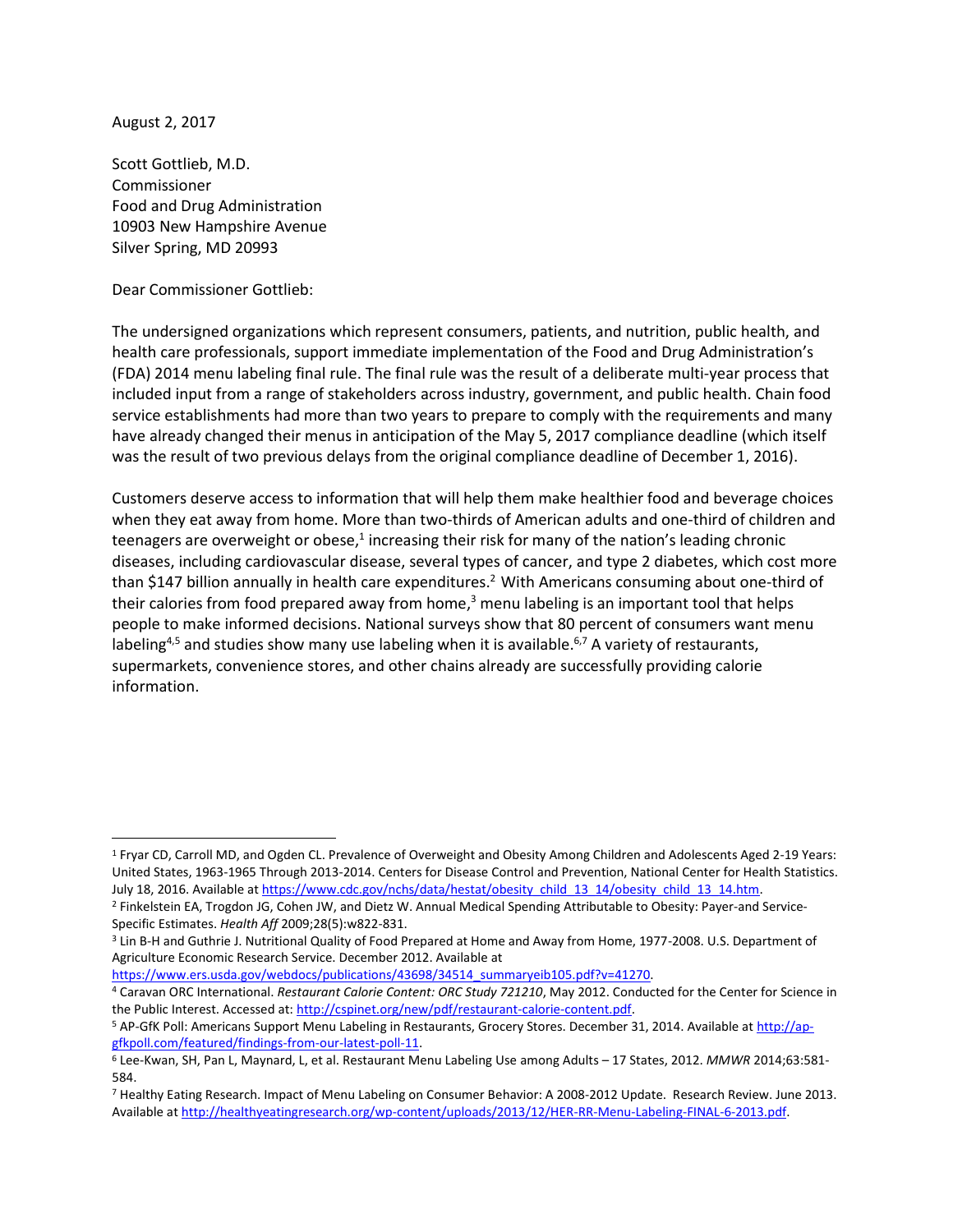We oppose any changes to the menu labeling requirements that would make it more difficult for consumers to access and use menu labeling information when they purchase ready-to-eat foods away from home. Specifically, we urge the FDA to maintain the following requirements as established in the 2014 final rule and subsequent guidance documents:

- Menu labeling should apply to ready-to-eat foods and beverages purchased at all chain food service establishments, including restaurants, supermarkets, convenience stores, movie theaters, and stadiums.
- Calorie information for each menu item in its entirety should be presented in a consistent format. Consumers should be able to easily compare menu items. The FDA already provided the pizza industry with additional flexibility to label calories per slice of pizza, as long as the number of slices is also indicated.
- Calorie labeling should be required on all menus from which customers make food selections. This should include in-store, drive-through, printed takeout and delivery, and online menus.
- Calorie disclosures must be at the point of decision-making to be useful; the information should be located on or adjacent to the name of the food and price on a menu, menu board, or food label for self-service foods or foods on display and not in a separate location in the establishment.

Many of our organizations will be submitting more detailed comments in response to FDA's interim final rule. We urge the FDA revoke the extension and ensure that menu labeling not be further delayed or the approach for labeling calories be changed in ways that make the information less accessible or useful to consumers.

We would welcome an opportunity to discuss our recommendations in more detail with you or your staff.

Sincerely,

| <b>Academy of Nutrition and Dietetics</b>                   |
|-------------------------------------------------------------|
| <b>American Academy of Pediatrics</b>                       |
| American Cancer Society Cancer Action Network               |
| <b>American Diabetes Association</b>                        |
| American Heart Association                                  |
| American Institute for Cancer Research                      |
| American Public Health Association                          |
| American School Health Association                          |
| B. Komplete, LLC                                            |
| <b>Berkeley Media Studies Group</b>                         |
| Center for Communications, Health & the Environment (CECHE) |
| Center for Science in the Public Interest (CSPI)            |
| <b>ChangeLab Solutions</b>                                  |
| Chicago Hispanic Health Coalition                           |
| Consortium to Lower Obesity in Chicago Children (CLOCC)     |
| <b>Consumer Federation of America</b>                       |
| <b>Consumers Union</b>                                      |
| Foodstand                                                   |
| <b>Healthier Colorado</b>                                   |
|                                                             |